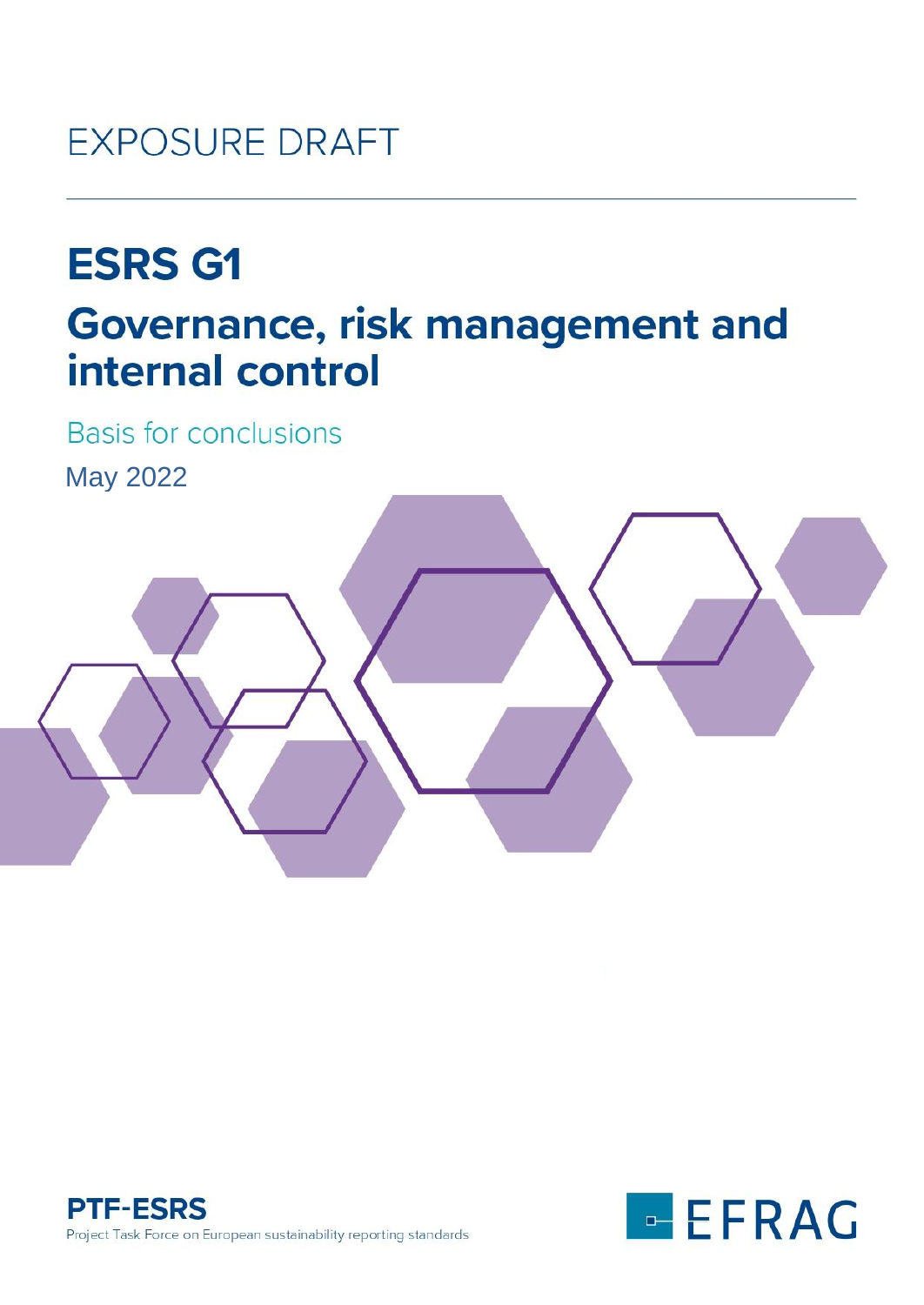#### **DISCLAIMER**

This Basis for Conclusions accompanies but is not part of the Exposure Draft ESRS G1 Governance, risk management and internal control. It summarises the considerations of the EFRAG PTF-ESRS and the references to other standard setting initiatives or regulations used in developing the proposed contents of the Exposure Draft.

This Basis for Conclusions has been prepared solely under the responsibility of the EFRAG PTF-ESRS. It, therefore, does not reflect the EFRAG SRB's position at this stage, nor the position of the European Union or European Commission DG Financial Stability, Financial Services and Capital Markets Union (DG FISMA), nor the position of organisations with which the EFRAG PTF-ESRS has cooperated.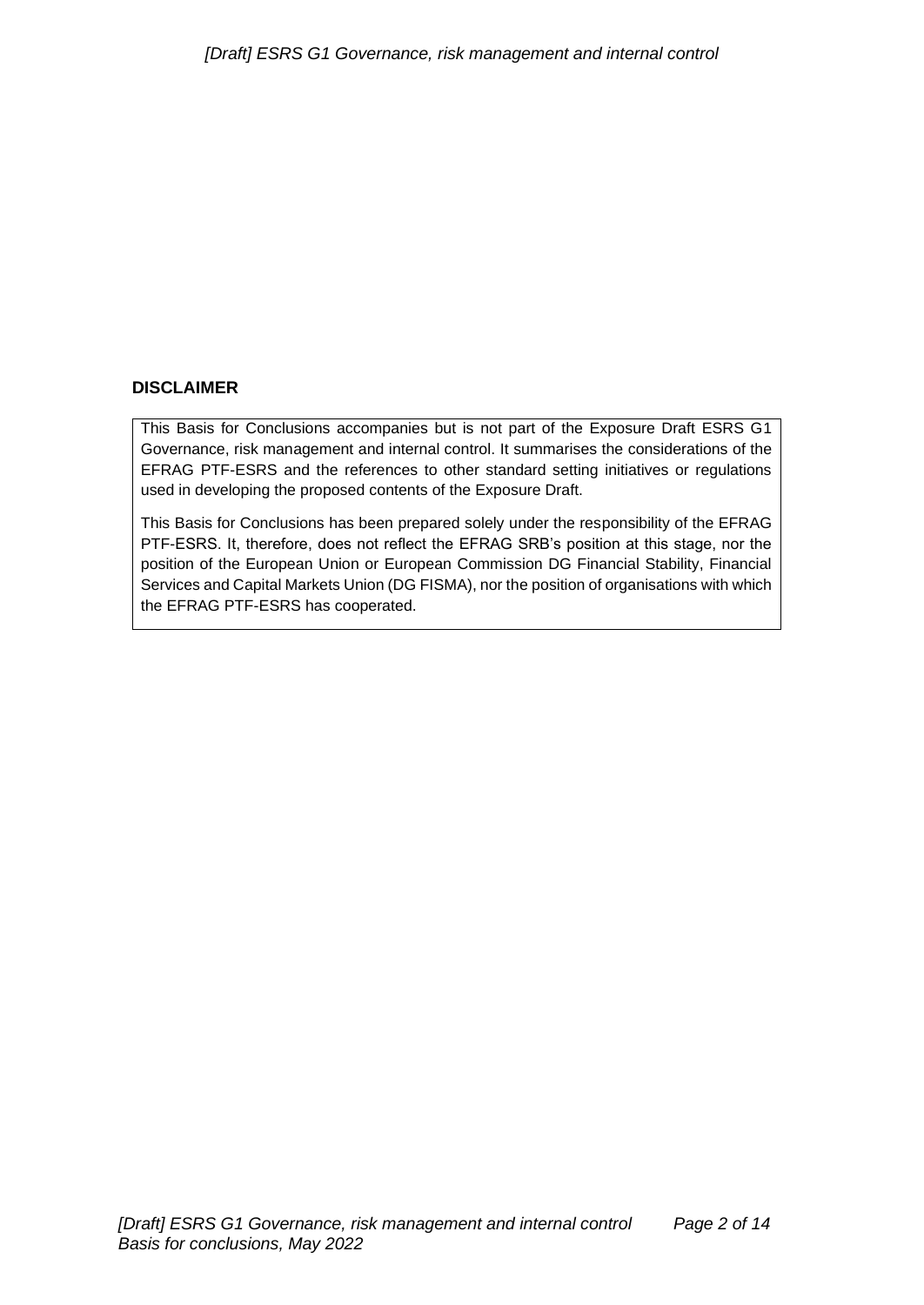## **Table of Contents**

| Strategy and business model, governance and organisation, impacts, risks and<br>Disclosure Requirement G1-1 - Governance structure and composition 6 |
|------------------------------------------------------------------------------------------------------------------------------------------------------|
| Disclosure Requirement G1-2 - Corporate governance code or policy 7                                                                                  |
| Disclosure Requirement G1-9 - Composition of the administrative, management and<br>10                                                                |

## **[Annex 1: Comparison of G1 with Article 20 'Corporate](#page-10-0)  [governance statement' of the Accounting Directive.................](#page-10-0) 11**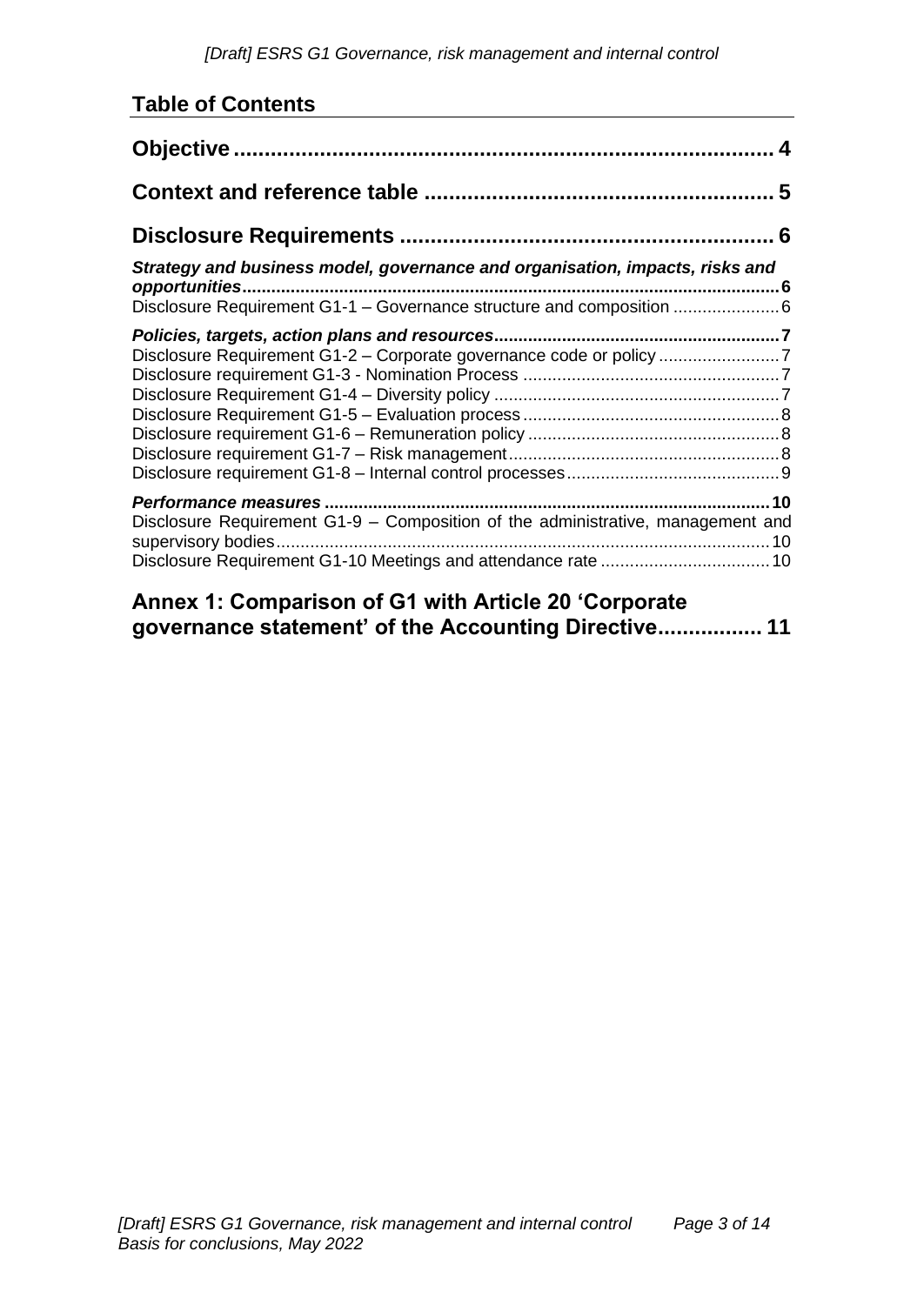## <span id="page-3-0"></span>**Objective**

- BC1. The governance and organisation of undertakings in relation to sustainability matters is addressed at cross-cutting level (across all topics) in ESRS 2 General, strategy, governance and materiality assessment.
- BC2. Recital 24 of the [Draft] Corporate Sustainability Reporting Directive ("[Draft] CSRD") identifies governance as a separate category of sustainability matters, together with environmental and social.
- BC3. As per the [Draft] CSRD, the [Draft] ESRS G1 is prepared with the aim of providing users and other stakeholders with information on the undertaking's governance structure in general terms, i.e. not limited to the governance in relation to sustainability matters. In particular, investors place significant importance on the quality of decision making in investee companies which derives from their governance structures and processes. Good governance practices have been identified and considered in the preparation of this Draft. This includes disclosures that enable users and other stakeholders to determine whether an undertaking is managed in a way that fosters good decision making, for example through the avoidance of conflicts of interests or groupthink. Good decision making, in turn, enhances the likelihood of longterm issues being taken into account.
- BC4. An undertaking's governance, business ethics as well as its business management such as risk management and internal control can contribute to the creation of sustainable value for the entity itself and for its stakeholders. For instance, its organisational soundness: the robustness and efficiency of its systems will contribute to business operations continuity and safety; its internal audit and controls will protect it from the negative consequences of all sorts of dysfunctions, from errors to fraud and failure to comply to binding regulations – all causes for value destruction.
- BC5. This [Draft] Standard sets disclosure requirements about general corporate governance of the undertaking (governance structure of the undertaking), as well as its internal control and risk management systems.
- BC6. As provided for in Recital 44 of the [Draft] CSRD, stakeholders need information about governance factors, including information on the role of an undertaking's administrative, management and supervisory bodies, including with regard to sustainability matters (the latter aspect covered by ESRS 2 General, strategy, governance and materiality assessment), the composition of such bodies, and an undertaking's internal control and risk management systems, including in relation to the reporting process.
- BC7. Therefore, the [proposed] disclosures requirements in the [Draft] Standard were defined around the following aspects of governance:
	- (a) Governance structure;
	- (b) Internal control system;
	- (c) Risk management system.
- BC8. The other governance factors specified by the [Draft] CSRD are covered by ESRS G2 Business conduct.
- BC9. While the [Draft] CSRD refers to governance factors, the [Draft] Standard was named Governance, risk management and internal control to present the topic in a more comprehensive manner.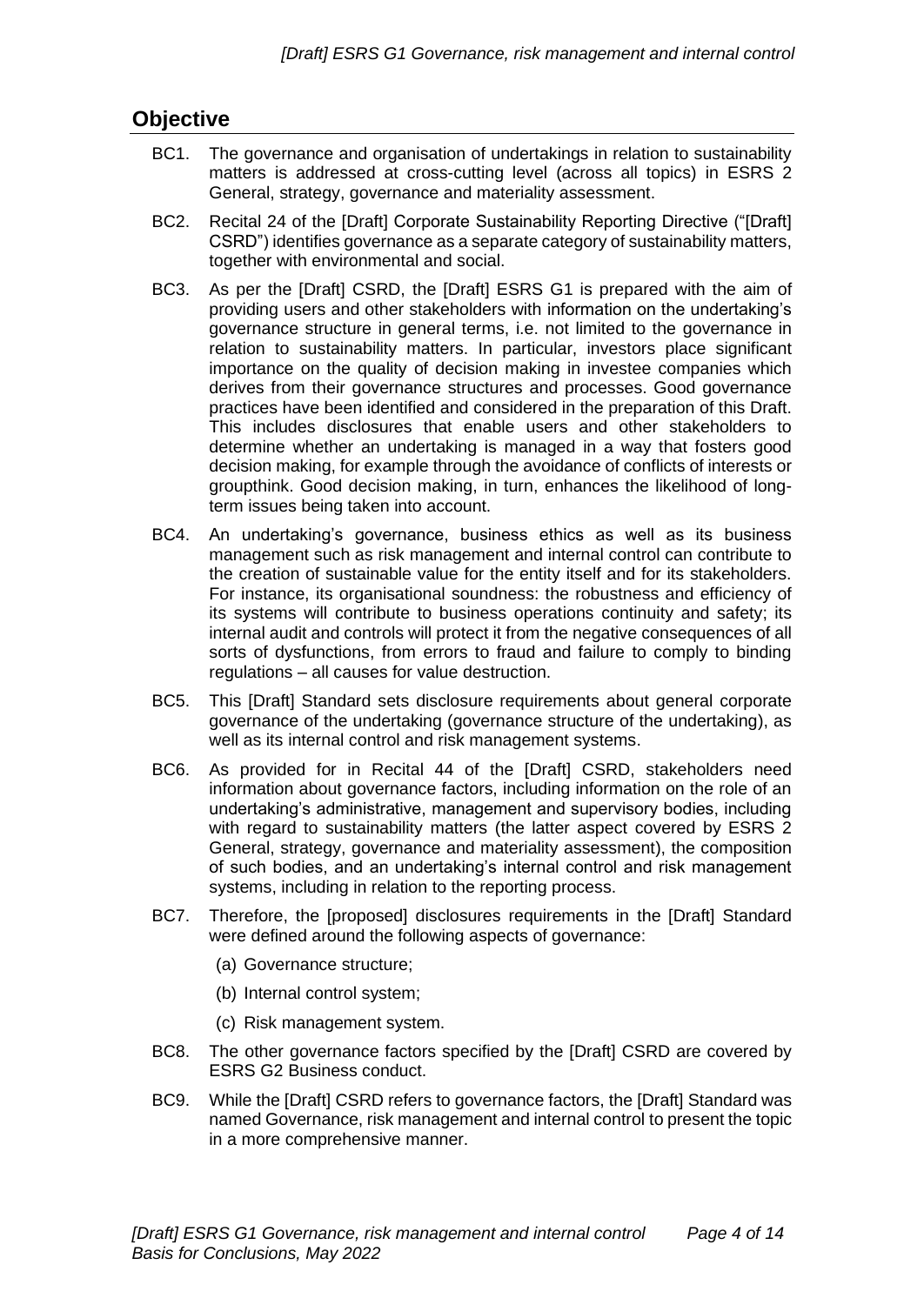## <span id="page-4-0"></span>**Context and reference table**

- BC10. In accordance with Recital 37 of the [Draft] CSRD, the existing standards and frameworks for sustainability reporting and, where appropriate, accounting, were considered to minimise disruption for undertakings that already report sustainability information (please refer to Annex 1).
- BC11. Furthermore, the degree to which and how other generally accepted frameworks and standards (e.g., GRI, IIRC, TCFD, SASB, CoSo framework) cover the topics of this [Draft] Standard, was also taken into account. Additionally, the requirements/criteria of leading sustainability rating agencies were reviewed to understand market information demands.
- BC12. Overlaps and interlinkages with other EU legislations were assessed to avoid duplication and inconsistency. In this context, the need to include requirements to serve the EU financial sector as required under Recital 47 of the [Draft] CSRD for the first set of ESRS ("That set of reporting standards should specify the information (…) that financial market participants need to comply with the disclosure obligations laid down in Regulation (EU) 2019/2088.") was also considered.
- BC13. In particular, a gap analysis with the 2021 and 2016 GRI Standards were performed (see below). Moreover, an alignment analysis with the Prospectus Regulation 2017/1129 and the Article 20 "Corporate governance statement" of the Accounting Directive (please refer to Annex 1) was conducted. The Directive 2007/36/EC with reference to the remuneration policy was also considered.
- BC14. The [Draft] Standard focusses on a limited number of well-established disclosures around practices related to governance, risk management and internal control. The proposals of the [Draft] CSRD extend reporting obligations to undertakings who do not currently have reporting or performance obligations to this extent or are unfamiliar with these topics. Therefore, the focus of the [Draft] Standard is those issues and information that are considered to be the most important to all stakeholders. This means that not all the proposals are equally important to all reporting undertakings, and undertakings should provide essential disclosures while not diluting the impact of such disclosures by including other unimportant information.
- BC15. To ensure comprehensive disclosure for undertakings, Article 20 of the Accounting Directive has been considered as a point of reference (see Annex 1):
	- (a) undertakings that already disclose information as per art. 20 are expected to incorporate the information by reference to the relevant section of the management report where such information is presented, as allowed by ESRS 1 General principles paragraphs 135 and 136; avoiding in this way the duplication of the required information.
	- (b) at the same time, the undertakings who are not covered by article  $20<sup>1</sup>$ will then produce a comprehensive disclosure, ensuring comparability with other companies.

<sup>&</sup>lt;sup>1</sup> While the scope of the accounting directive is broad, only those undertakings that are listed have to include a corporate governance statement. Therefore, given the broad scope of the [draft] CSRD, this would cover a wide range of companies.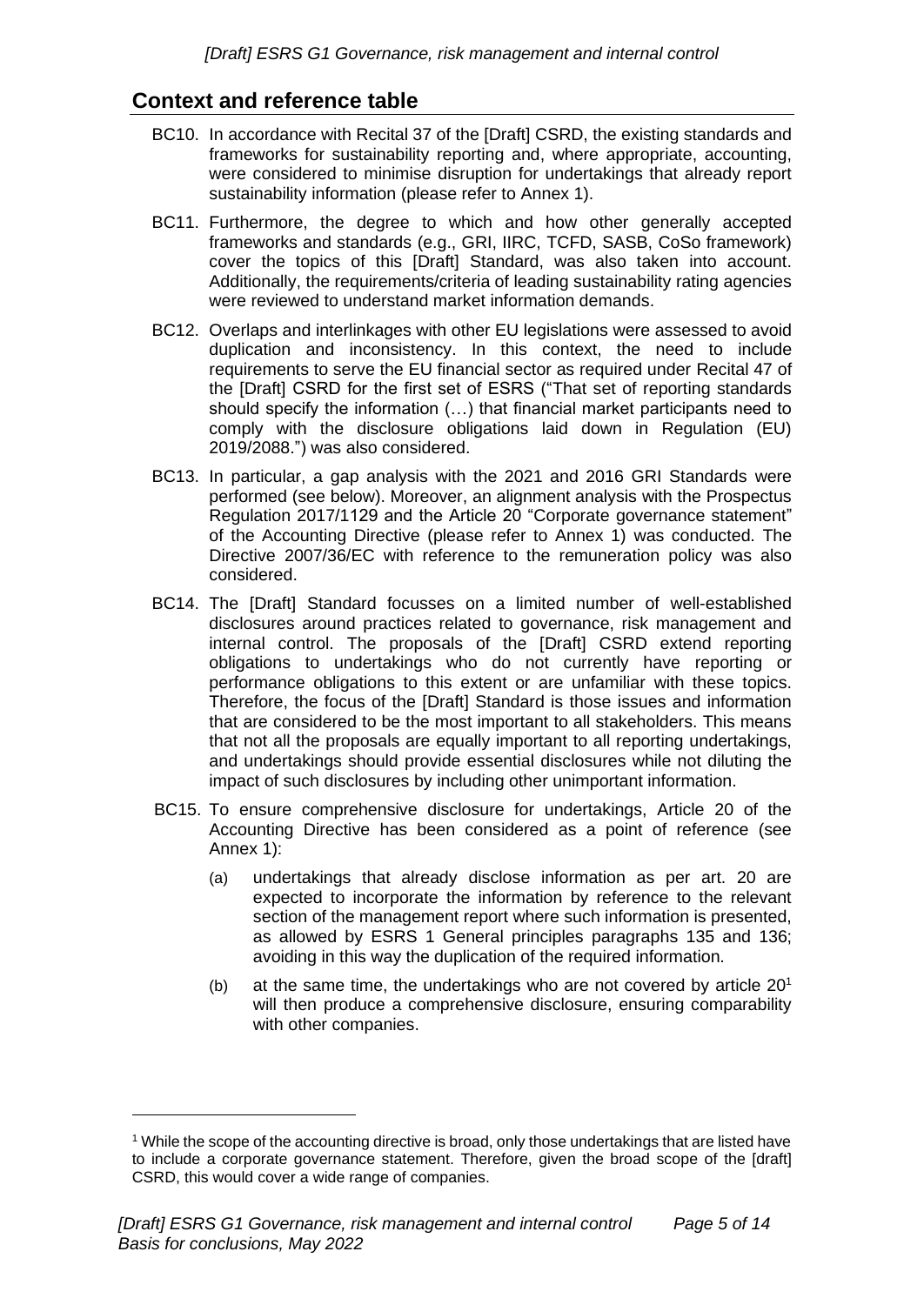BC16. The following table presents the mapping of sources of each Disclosure Requirement with EU regulation / global frameworks and other initiatives:

| [Draft] ESRS<br><b>G2 DRs</b> | [Draft]<br><b>CSRD</b><br>reference | <b>SFDR</b><br>reference                      | <b>References to other frameworks</b>                                                                                                     |
|-------------------------------|-------------------------------------|-----------------------------------------------|-------------------------------------------------------------------------------------------------------------------------------------------|
| <b>DR G1-1</b>                | Art. 19b 2 (c)<br>(i)               |                                               | GRI 2-9 Governance structure and<br>composition,<br>GRI 2-11 Chair of the highest governance<br>body<br>Accounting Directive art.20(1)(f) |
| <b>DR G1-2</b>                | Art. 19b 2 (c)<br>(i)               |                                               | Accounting Directive art.20(1)(a) and (b)                                                                                                 |
| <b>DR G1-3</b>                | Art. 19b 2 (c)<br>(i)               |                                               | GRI 2-10 Nomination and selection of the<br>highest governance body<br>GRI 2-17 Collective knowledge of the<br>highest governance body    |
| <b>DR G1-4</b>                | Art. 19b 2 (c)<br>(i)               |                                               | Accounting Directive art. 20 $(1)(g)$                                                                                                     |
| <b>DR G1-5</b>                | Art. 19b 2 (c)<br>(i)               |                                               | GRI 2-18 Evaluation of the performance<br>of the highest governance body                                                                  |
| <b>DR G1-6</b>                | Art. 19b 2 (c)<br>(i)               |                                               | GRI 2-19 Remuneration policies<br>GRI 2-20 Process to determine<br>remuneration<br>EU Directive 2007/36/EC                                |
| <b>DR G1-7</b>                | Art. 19b 2 (c)<br>(v)               |                                               | <b>GRI 1 Foundation</b>                                                                                                                   |
| <b>DR G1-8</b>                | Art. 19b 2 (c)<br>(v)               |                                               | GRI 2-14 Role of the highest governance<br>body in sustainability reporting                                                               |
| <b>DR G1-9</b>                | Art. 19b 2 (c)<br>(i)               | PAI, Indicator 13<br>of Table 1 of<br>Annex 1 | GRI 2-9 Governance structure and<br>composition<br>Accounting Directive art.20(1)(f)                                                      |
| <b>DR G1-10</b>               | Art. 19b 2 (c)<br>(i)               |                                               |                                                                                                                                           |

BC17. When drafting this [Draft] Standard it was considered that the provisions from the GRI 2-12, 2-13 and 2-17 are covered by ESRS 1 and ESRS 2, and the related topical standard application guidance paragraphs. ESRS S1 Own workforce has included GRI 2-21. GRI 2-16 on communication of critical concerns was also considered but excluded in order to limit the burden for preparers.

## <span id="page-5-0"></span>**Disclosure Requirements**

#### <span id="page-5-1"></span>*Strategy and business model, governance and organisation, impacts, risks and opportunities*

#### <span id="page-5-2"></span>*Disclosure Requirement G1-1 – Governance structure and composition*

BC18. The information reported on the tasks assigned to the governance bodies and their responsibilities in relation to the development of strategies and policies is important for understanding how the governance bodies are set up and how well equipped they are to oversee the management of the undertaking, including its sustainability-related impacts, risks and opportunities. It also facilitates an understanding of the role and the responsibilities of governance bodies with respect to these impacts.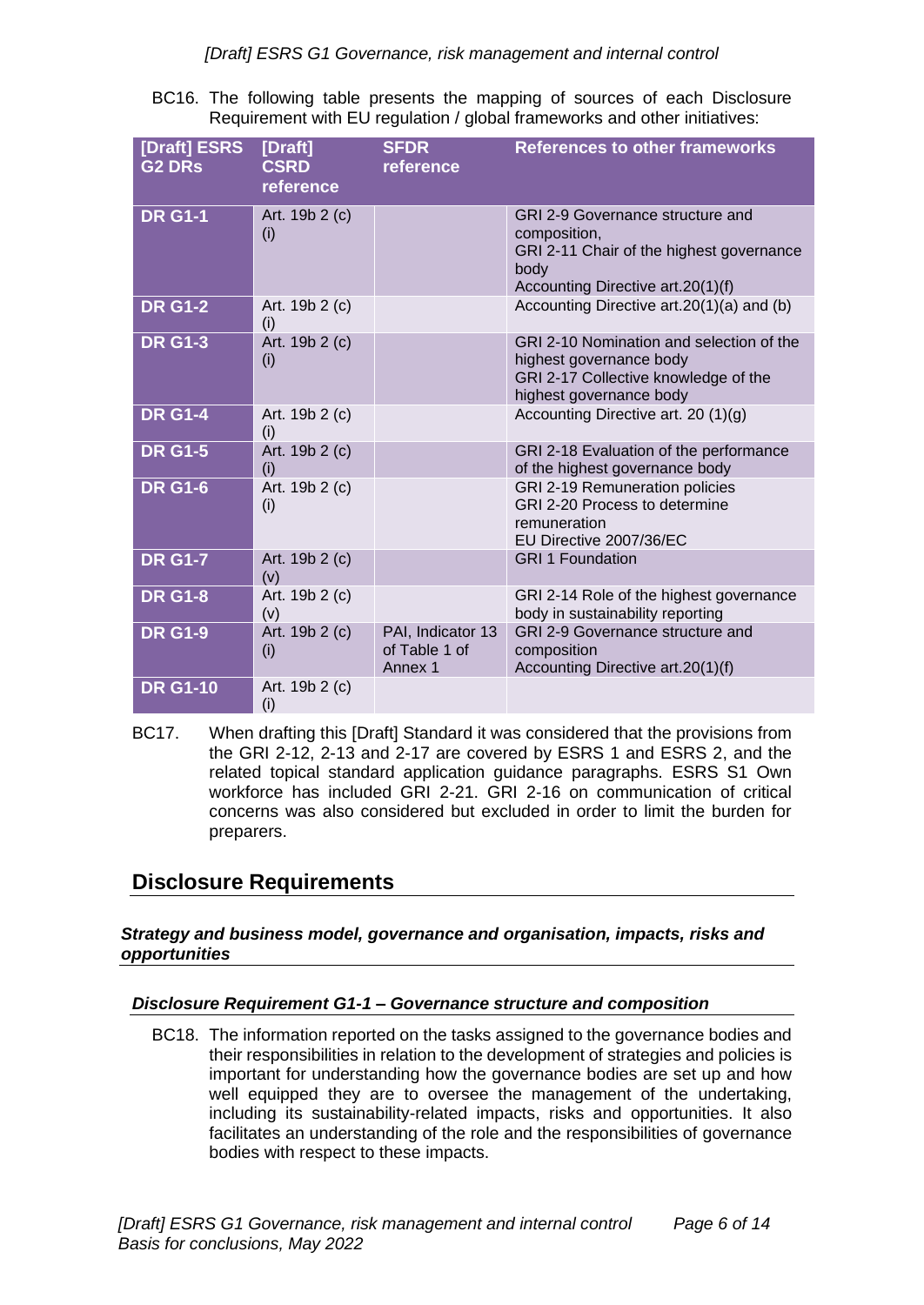- BC19. The independence of the members of the governance bodies allows stakeholders to understand whether judgement is exercised free from any external influence or conflicts of interest.
- BC20. This disclosure requirement encompasses GRI 2-9, 2-11 and the Accounting Directive article 20(1)(f). Entities that report under article 20 of the Accounting Directive are not required to prepare a different disclosure or duplicate it, but to incorporate this information by reference to the relevant paragraphs of the management report where it is presented.

#### <span id="page-6-0"></span>*Policies, targets, action plans and resources*

#### <span id="page-6-1"></span>*Disclosure Requirement G1-2 – Corporate governance code or policy*

- BC21. To support transparency, information about Corporate Governance Code or Policy is required in order to understand better which regulatory requirements influence the design of the governance structure. Furthermore, aspects implemented over and above any relevant legal or regulatory requirements are also relevant to stakeholders.
- BC22. The [Draft] Standard is aligned with the Accounting Directive article 20(1)(a) and (b) on this topic. Undertakings that report under article 20 of the Accounting Directive are not required to prepare a different disclosure or duplicate it, but to incorporate this information by reference to the relevant paragraphs of the management report where it is presented.

#### <span id="page-6-2"></span>*Disclosure requirement G1-3 - Nomination Process*

- BC23. The [proposed] disclosure allows the evaluation of whether the undertaking has a formal, fair and transparent process, and whether it is aligned with the undertaking's policy on diversity, succession planning and with its long-term strategy. The disclosure also explains the mechanism adopted to ensure the balance of professional skills, knowledge, independence and experience of the members of the governance bodies, needed to ensure its long-term success.
- BC24. The [Draft] Standard encompasses GRI 2-10 and GRI 2-17.

#### <span id="page-6-3"></span>*Disclosure Requirement G1-4 – Diversity policy*

- BC25. Disclosures on diversity policy is increasingly relevant in different national and international context and often the subject of legislation. The objective of the disclosure is to provide an overview on the undertaking internal policy, its implementation and the results obtained. This is key information to ensure effective, equitable and inclusive decision-making in alignment with the undertaking's purpose and taking into consideration the interests of relevant stakeholders.
- BC26. The guidance to GRI 2-9-c allows the optional description of diversity indicators, but the requirements in G1-4 is the same as required by article 20(1)(g) of the Accounting Directive. Entities that report under article 20 of the Accounting Directive are not required to prepare a different disclosure or duplicate it, but to incorporate this information by reference to the relevant paragraphs of the management report where it is presented.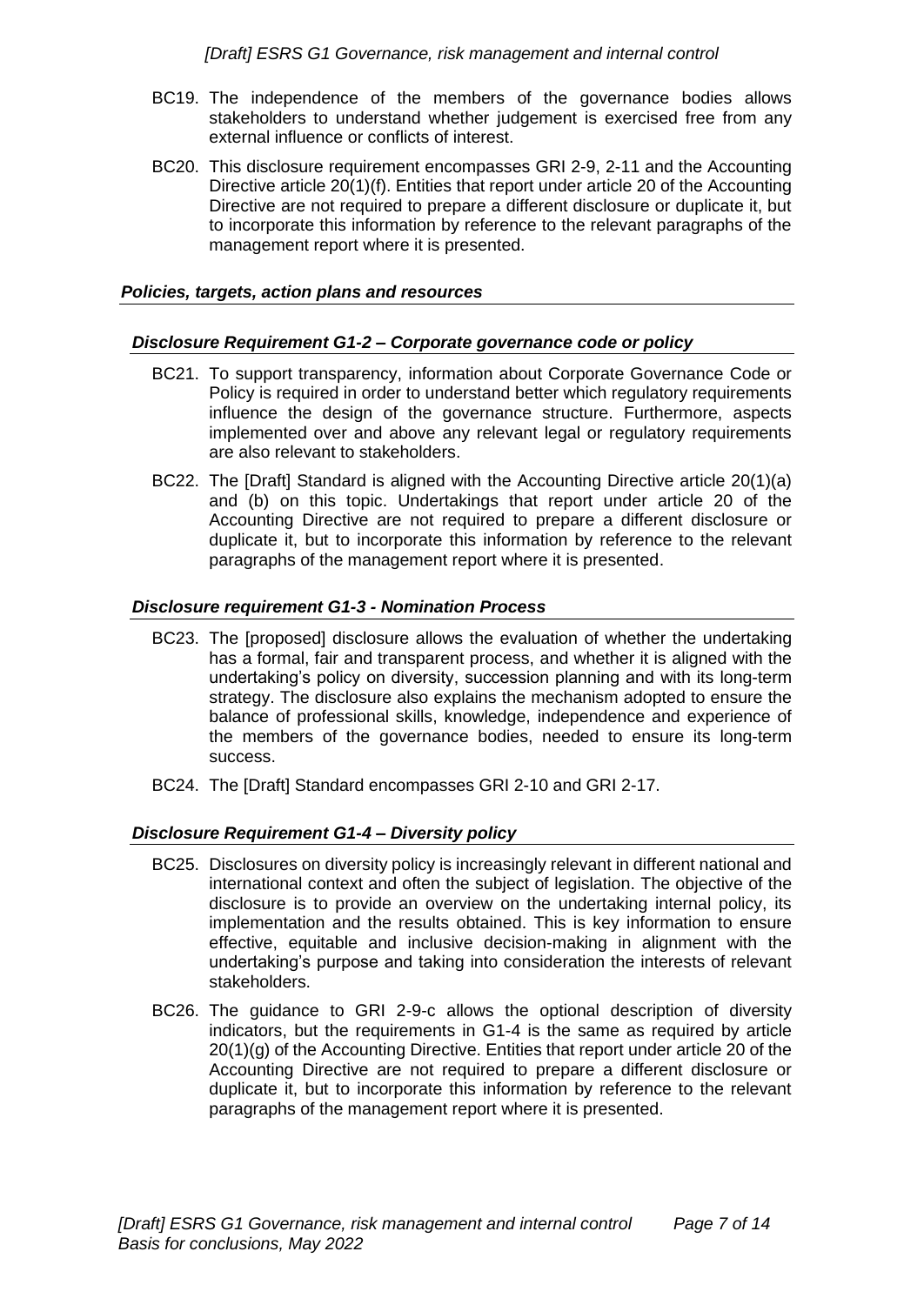#### <span id="page-7-0"></span>*Disclosure Requirement G1-5 – Evaluation process*

- BC27. The disclosure provides an overview on the assessment the undertaking's governance bodies and the process how it continually improves itself. It provides to stakeholders the necessary information to understand if the undertaking has a robust evaluation process, that results in the appropriate (new) skills, perspectives and strategies needed over time. Investors increasingly regard the review process and its disclosure as key opportunities to enhance board effectiveness and shareholder value.
- BC28. This disclosure requirement is consistent with GRI 2-18.

#### <span id="page-7-1"></span>*Disclosure requirement G1-6 – Remuneration policy*

- BC29. The [Draft] Standard focuses on the undertaking's remuneration policy, to explain how remuneration systems are aligned with company's objectives and values, long term strategies, and at the same time embed sound risk management practices.
- BC30. This is important to understand how remuneration and incentives ensure that management deliver on the key performance indicators linked to the strategic objectives of the company. The disclosure covers all aspects of pay and incentives and how it links to both financial and sustainability performance indicators.
- BC31. This disclosure requirement is consistent with GRI 2-19 and 2-20.
- BC32. This disclosure requirement requires information already provided by the remuneration report (EU Directive 2007/36/EC). However, the remuneration report is only required of undertakings with their registered office in a member state that are listed in a member state. It is possible to incorporate by reference into the sustainability statement, information presented in other sections of the management report (see paragraphs 135 and 136 of ESRS 1).

#### <span id="page-7-2"></span>*Disclosure requirement G1-7 – Risk management*

- BC33. Information about general risk management improves the credibility of sustainability reporting and supports users' understanding of how the entity is exposed and how effectively it manages its material sustainability impacts, risks and opportunities.
- BC34. While more detailed disclosures on these topics may be required in sectorspecific standards, this [Draft] Standard creates a starting point for disclosures about the undertaking's process in this regard. This information is useful and relevant to stakeholders in order to monitor robustness of contingency and resilience planning for risk threats and opportunities. It can help the evaluation of whether the undertaking has implemented an effective and dynamic ongoing process to identify risks, measure their potential outcomes, and proactively manage those risks to the extent appropriate. For undertakings and stakeholders alike, risk taking is an inseparable element of strategy and a crucial driver in achieving objectives, including optimising value over time. Risk is part of every decision an undertaking makes.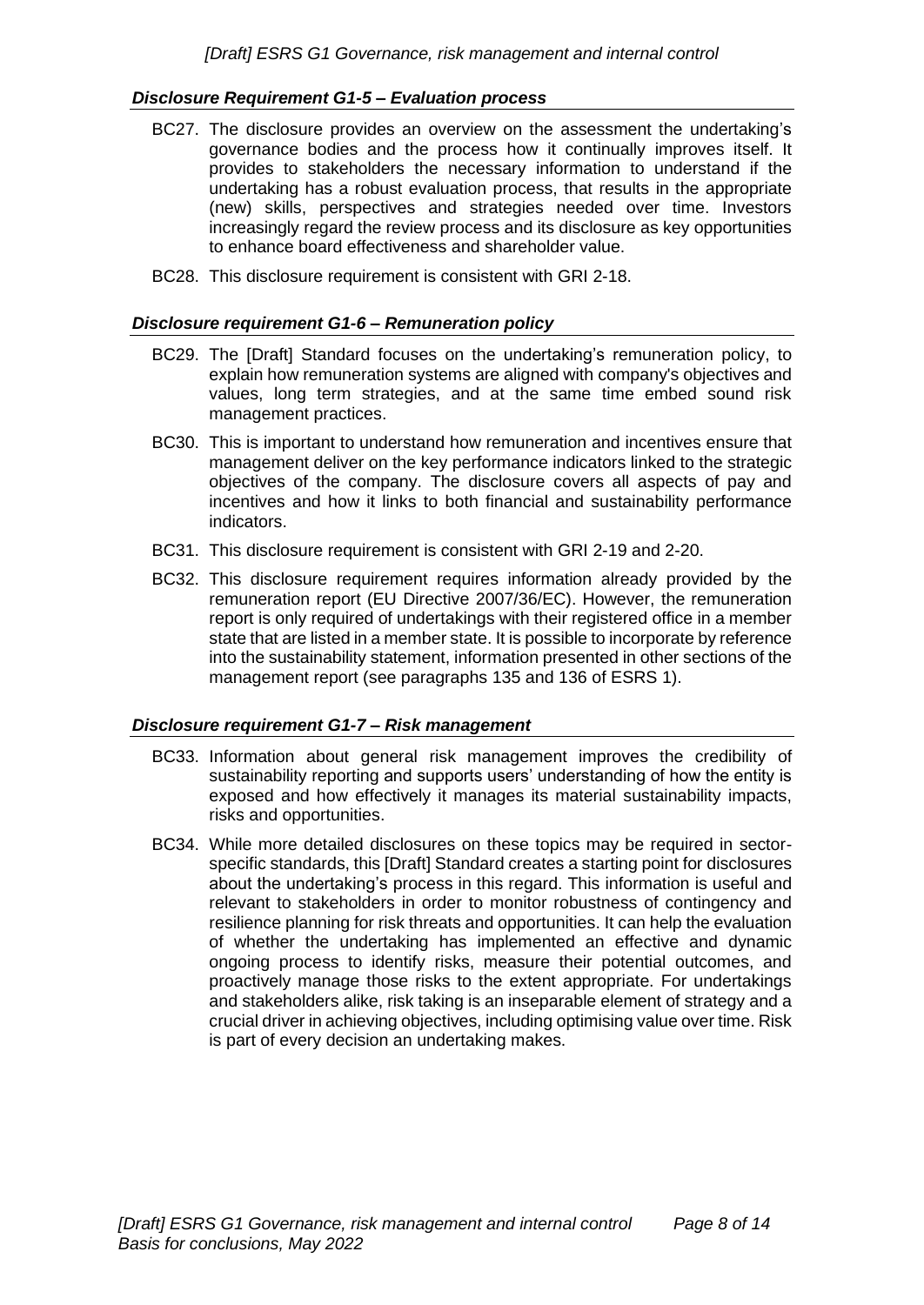- BC35. Stakeholders can use the reported information to assess an organization's risks and opportunities and how it integrates them in its business strategy and model. They can also use disclosures on description of risks and opportunities relevant for strategy, the associated impacts, their likelihood, actions taken to prevent and mitigate the principal risks. This ensures that undertakings have robust and effective risk management which should address all key risks and opportunities related to the organisation's business and to assess its long-term success. This would refer to the risks other than those arising from sustainability matters which are covered under ESRS 2.
- BC36. Moreover, the requirement provides disclosure on how governance bodies are responsible for overseeing the risk management process including its recognition, prioritisation and effective mitigation and responses to risks. It demonstrates how governance bodies maintain an active and alert attitude to emerging and unforeseen risks.
- BC37. A corresponding requirement in GRI could not be identified.
- BC38. This disclosure requirement is the same as required by article 20(1)(c) of the Accounting Directive. Entities that report under article 20 of the Accounting Directive are not required to prepare a different disclosure or duplicate it, but to incorporate this information by reference to the relevant paragraphs of the management report where it is presented.

#### <span id="page-8-0"></span>*Disclosure requirement G1-8 – Internal control processes*

- BC39. Information about internal control processes improves the credibility of sustainability reporting and supports users' understanding of how the entity is exposed and how effectively it manages its material sustainability impacts, risks and opportunities.
- BC40. Disclosures on the establishment of rigorous, independent, and effective internal control system is key to understand the undertaking's design of processes to various aspects. These include minimisation of risk and the protection of assets, ensuring accuracy of records, promoting operational efficiency, and encouraging adherence to policies, rules, regulations, and law. This includes the internal control system over the sustainability reporting process and if there is any review and approval process over reporting in place under the responsibility of the governance bodies.
- BC41. For stakeholders, the disclosure provides useful information to evaluate the level of the achievement of operational objectives, such as the effectiveness and efficiency of operations and compliance with applicable laws and regulations.
- BC42. This disclosure requirement also requires a description of the internal controls over the sustainability reporting, as this this aspect is mentioned explicitly in the CSRD as one of the governance factors to be covered in ESRS (article 19b 2 (c) (v).
- BC43. A corresponding requirement in GRI covering internal controls in general could not be identified, however GRI 2-14 requires disclosures of the role of the highest governance body in sustainability reporting and in this respect this disclosure requirement is consistent with GRI 2-14. The Accounting Directive covers the same, but only with reference to financial reporting.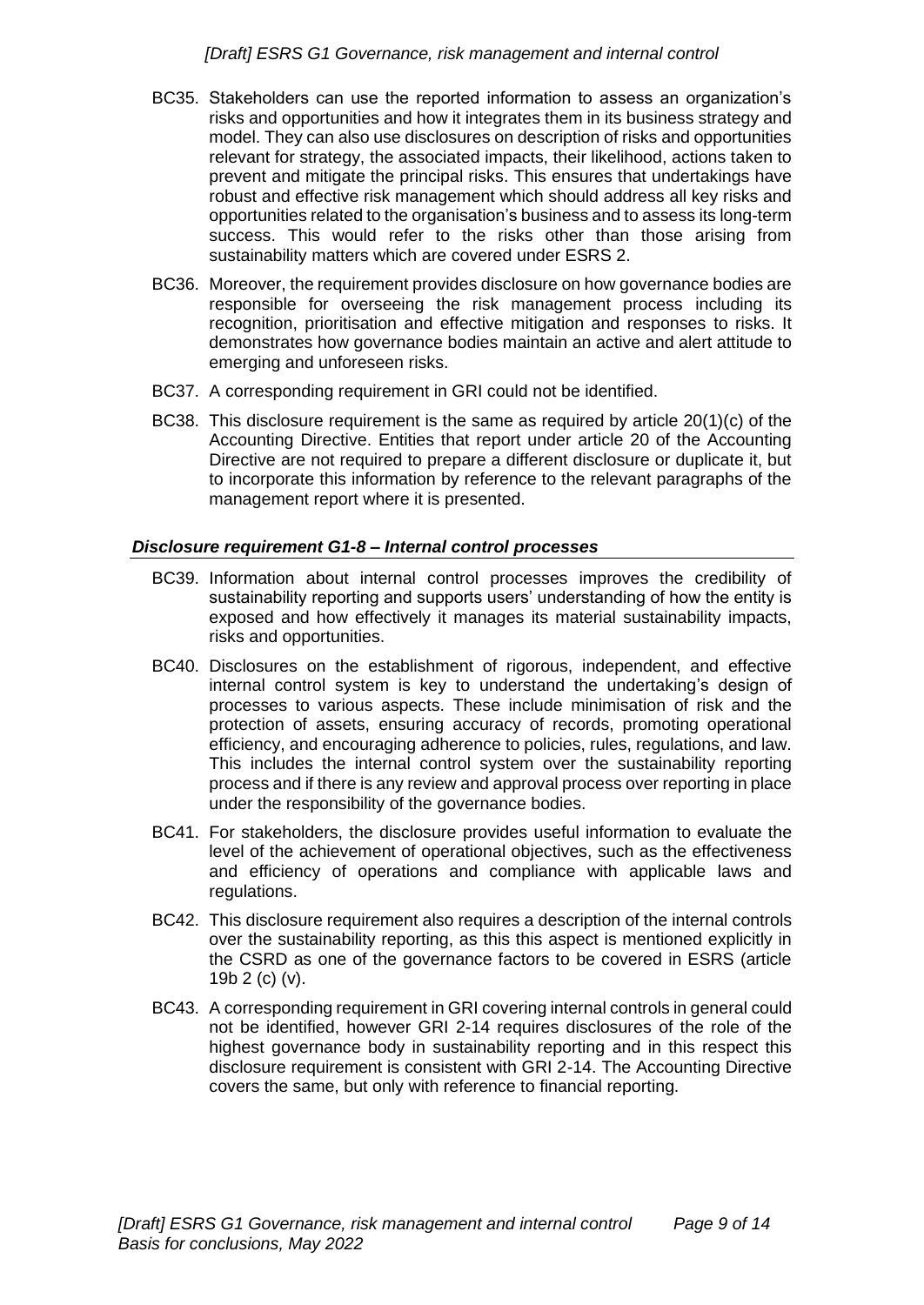#### <span id="page-9-0"></span>*Performance measures*

#### <span id="page-9-1"></span>*Disclosure Requirement G1-9 – Composition of the administrative, management and supervisory bodies*

- BC44. The composition of governance bodies (and its committees) allows to understand if the organisation has an appropriate combination of members with relevant knowledge, independence, competence, industry experience and diversity of perspectives. These will help to generate effective challenge, discussion, and objective decision-making in alignment with the undertaking's purpose, long-term strategy and relevant stakeholders.
- BC45. This disclosure requirement is consistent with GRI 2-9 Governance and the Accounting Directive art.20(1)(f).

#### <span id="page-9-2"></span>*Disclosure Requirement G1-10 Meetings and attendance rate*

- BC46. Attendance by members of the administrative, management and supervisory bodies and committees are essential to reach required quorums. The successful functioning of these bodies and committees also depends on the attendance of its members to allow the undertaking to utilise their experience, knowledge and skills to the full. Therefore, this disclosure which is currently done on a voluntary basis by some undertakings have been incorporated here as mandatory (subject to the rebuttable presumption in ESRS 1 paragraph 57) to allow stakeholders to incorporate this information in their evaluation of the governance bodies and their members.
- BC47. A corresponding requirement in GRI could not be identified.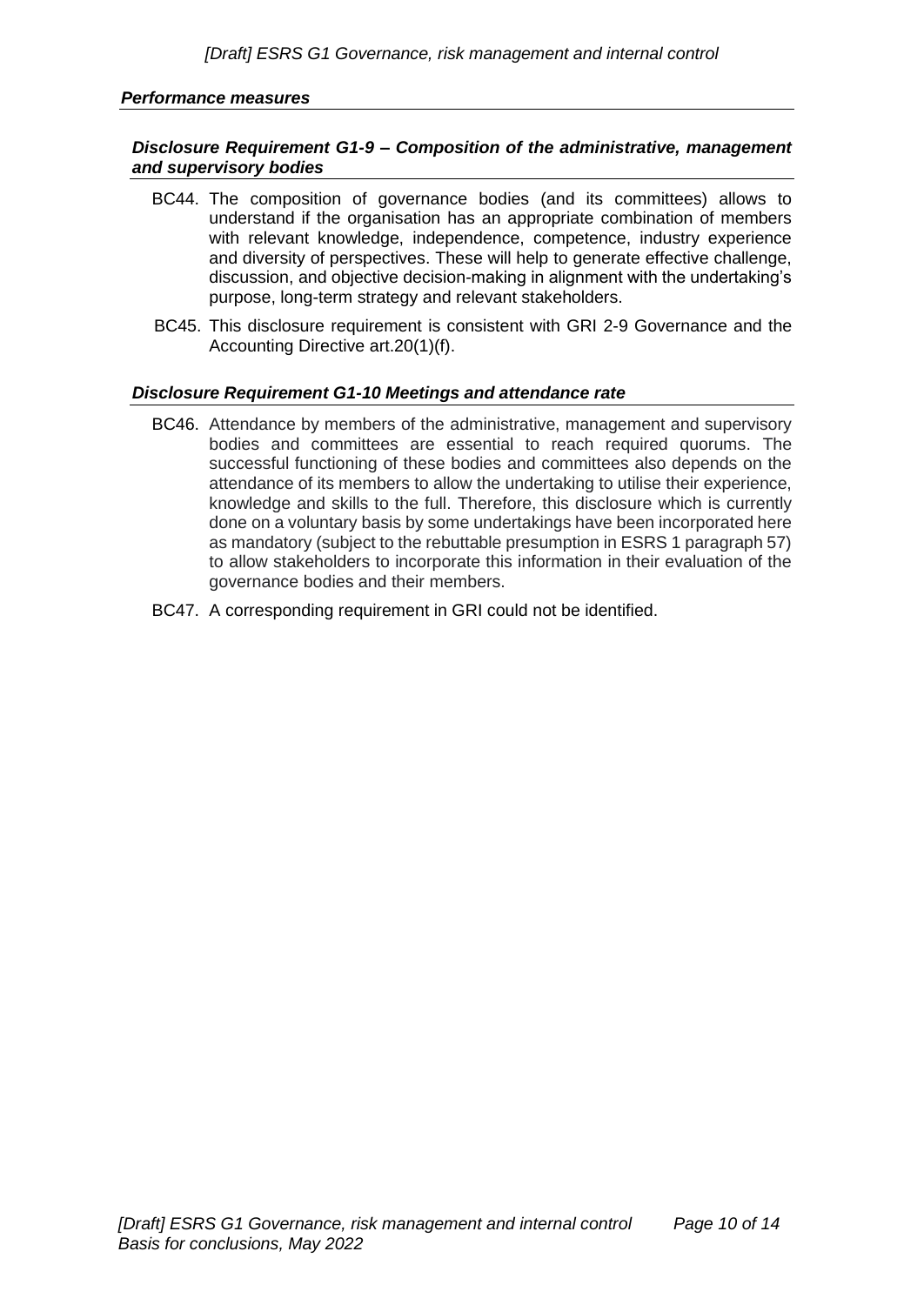## <span id="page-10-0"></span>**Annex 1: Comparison of G1 with Article 20 'Corporate governance statement' of the Accounting Directive<sup>2</sup>**

| <b>Article</b>                     | <b>Topic</b>                    | <b>Requirements</b>                                                                                                                                                                                                                                                                                                                                                                                                                                                                                   | <b>Alignment with</b><br>[Draft] ESRS G1 |
|------------------------------------|---------------------------------|-------------------------------------------------------------------------------------------------------------------------------------------------------------------------------------------------------------------------------------------------------------------------------------------------------------------------------------------------------------------------------------------------------------------------------------------------------------------------------------------------------|------------------------------------------|
| Art. $20(1)(a)$<br>Art. $20(1)(b)$ | Corporate<br>governance<br>code | 1. Undertakings referred to in point<br>$(1)(a)$ of Article 2 shall include a<br>corporate governance statement in<br>their management report. That<br>statement shall be included as a<br>specific section of the management<br>report and shall contain at least the<br>following information:                                                                                                                                                                                                      | Yes.<br>See paragraphs 15-<br>18.        |
|                                    |                                 | (a) a reference to the following, where<br>applicable:                                                                                                                                                                                                                                                                                                                                                                                                                                                |                                          |
|                                    |                                 | (i) the corporate governance code to<br>which the undertaking is subject,                                                                                                                                                                                                                                                                                                                                                                                                                             |                                          |
|                                    |                                 | (ii) the corporate governance code<br>which the undertaking may have<br>voluntarily decided to apply,                                                                                                                                                                                                                                                                                                                                                                                                 |                                          |
|                                    |                                 | (iii) all relevant information about the<br>corporate governance practices<br>applied over and above the<br>requirements of national law.                                                                                                                                                                                                                                                                                                                                                             |                                          |
|                                    |                                 | Where reference is made to a<br>corporate governance code referred<br>to in points (i) or (ii), the undertaking<br>shall also indicate where the relevant<br>texts are publicly available. Where<br>reference is made to the information<br>referred to in point (iii), the<br>undertaking shall make details of its<br>corporate governance practices<br>publicly available.                                                                                                                         |                                          |
|                                    |                                 | (b) where an undertaking, in<br>accordance with national law, departs<br>from a corporate governance code<br>referred to in points (a)(i) or (ii), an<br>explanation by the undertaking as to<br>which parts of the corporate<br>governance code it departs from and<br>the reasons for doing so; where the<br>undertaking has decided not to refer<br>to any provisions of a corporate<br>governance code referred to in points<br>(a)(i) or (ii), it shall explain its reasons<br>for not doing so; |                                          |
| Art. $20(1)(c)$                    | Internal<br>control and         | (c) a description of the main features<br>of the undertaking's internal control                                                                                                                                                                                                                                                                                                                                                                                                                       | Internal control and<br>risk management  |

<sup>2</sup> DIRECTIVE 2013/34/EU OF THE EUROPEAN PARLIAMENT AND OF THE COUNCIL of 26 June 2013 on the annual financial statements, consolidated financial statements and related reports of certain types of undertakings, amending Directive 2006/43/EC of the European Parliament and of the Council and repealing Council Directives 78/660/EEC and 83/349/EEC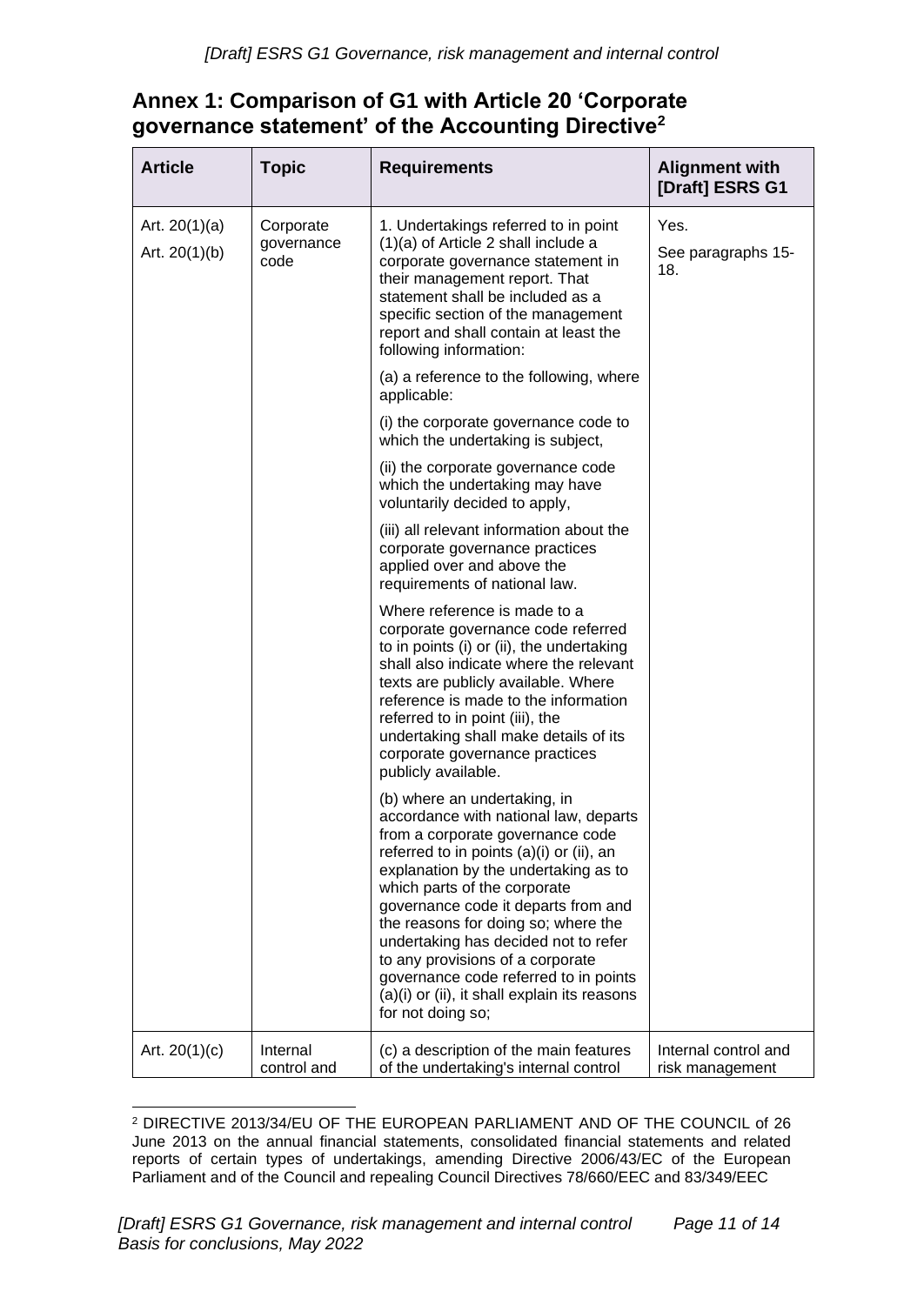| <b>Article</b>  | <b>Topic</b>                           | <b>Requirements</b>                                                                                                                                                                                                                                                                                                                                                                                                                                                                                 | <b>Alignment with</b><br>[Draft] ESRS G1                                           |
|-----------------|----------------------------------------|-----------------------------------------------------------------------------------------------------------------------------------------------------------------------------------------------------------------------------------------------------------------------------------------------------------------------------------------------------------------------------------------------------------------------------------------------------------------------------------------------------|------------------------------------------------------------------------------------|
|                 | risk<br>management<br>systems          | and risk management systems in<br>relation to the financial reporting<br>process;                                                                                                                                                                                                                                                                                                                                                                                                                   | systems in ESRS G1<br>are not related to the<br>financial reporting<br>process.    |
|                 |                                        |                                                                                                                                                                                                                                                                                                                                                                                                                                                                                                     | See paragraphs 34-<br>40.                                                          |
| Art. $20(1)(d)$ | <b>Bids</b>                            | (d) the information required by points<br>$(c)$ , $(d)$ , $(f)$ , $(h)$ and $(i)$ of Article 10 $(1)$<br>of Directive 2004/25/EC of the<br>European Parliament and of the<br>Council of 21 April 2004 on takeover<br>bids, where the undertaking is subject<br>to that Directive;                                                                                                                                                                                                                   | This information is<br>out of the scope of<br>[Draft] ESRS G1.                     |
| Art. $20(1)(e)$ | Shareholding                           | (e) unless the information is already<br>fully provided for in national law, a<br>description of the operation of the<br>shareholder meeting and its key<br>powers and a description of<br>shareholders' rights and how they can<br>be exercised;                                                                                                                                                                                                                                                   | This information is<br>out of the scope of<br>[Draft] ESRS G1.                     |
| Art. $20(1)(f)$ | Composition<br>of governance<br>bodies | (f) the composition and operation of<br>the administrative, management and<br>supervisory bodies and their<br>committees; and                                                                                                                                                                                                                                                                                                                                                                       | Yes.<br>See paragraph 14<br>and paragraphs 41-<br>45.                              |
| Art. $20(1)(g)$ | Diversity<br>policy                    | (g) a description of the diversity policy<br>applied in relation to the undertaking's<br>administrative, management and<br>supervisory bodies with regard to<br>aspects such as, for instance, age,<br>gender, or educational and<br>professional backgrounds, the<br>objectives of that diversity policy, how<br>it has been implemented and the<br>results in the reporting period. If no<br>such policy is applied, the statement<br>shall contain an explanation as to why<br>this is the case. | Yes.<br>See paragraphs 22-<br>26.                                                  |
| Art. 20(2)      | Publication of<br>information          | 2. Member States may permit the<br>information required by paragraph 1<br>of this Article to be set out in:<br>(a) a separate report published<br>together with the management report<br>in the manner set out in Article 30; or<br>(b) a document publicly available on<br>the undertaking's website, to which<br>reference is made in the management<br>report.<br>That separate report or that document<br>referred to in points (a) and (b),<br>respectively, may cross-refer to the            | Not applicable.<br>Disclosure related to<br>the publication of the<br>information. |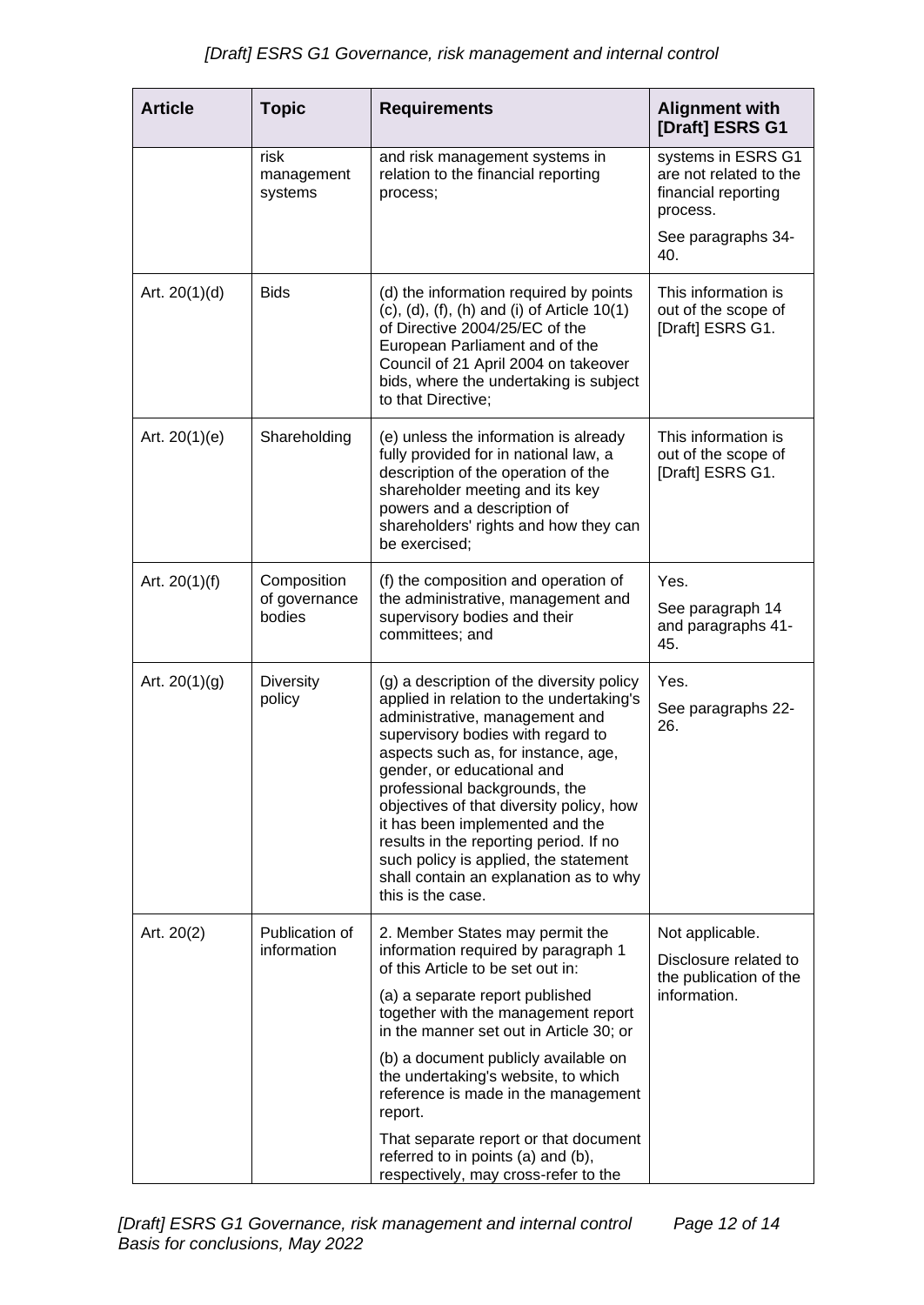| <b>Article</b> | <b>Topic</b>                     | <b>Requirements</b>                                                                                                                                                                                                                                                                                                                                                                                                                                                                                                                                              | <b>Alignment with</b><br>[Draft] ESRS G1                                         |
|----------------|----------------------------------|------------------------------------------------------------------------------------------------------------------------------------------------------------------------------------------------------------------------------------------------------------------------------------------------------------------------------------------------------------------------------------------------------------------------------------------------------------------------------------------------------------------------------------------------------------------|----------------------------------------------------------------------------------|
|                |                                  | management report, where the<br>information required by point (d) of<br>paragraph 1 of this Article is made<br>available in that management report.                                                                                                                                                                                                                                                                                                                                                                                                              |                                                                                  |
| Art. 20(3)     | Assurance                        | 3. The statutory auditor or audit firm<br>shall express an opinion in<br>accordance with the second<br>subparagraph of Article 34(1)<br>regarding information prepared under<br>points (c) and (d) of paragraph 1 of<br>this Article and shall check that the<br>information referred to in points (a),<br>(b), (e), (f) and (g) of paragraph 1 of<br>this Article has been provided.                                                                                                                                                                            | Not applicable.<br>Disclosure related to<br>the assurance of the<br>information. |
| Art. 20(4)     | <b>Member State</b><br>exemption | 4. Member States may exempt<br>undertakings referred to in paragraph<br>1 which have only issued securities<br>other than shares admitted to trading<br>on a regulated market within the<br>meaning of point (14) of Article 4(1) of<br>Directive 2004/39/EC from the<br>application of points $(a)$ , $(b)$ , $(e)$ , $(f)$<br>and (g) of paragraph 1 of this Article,<br>unless such undertakings have<br>issued shares which are traded in a<br>multilateral trading facility within the<br>meaning of point (15) of Article 4(1) of<br>Directive 2004/39/EC. | Not applicable.<br>Disclosure related to<br>the scope.                           |
| Art. 20(5)     | <b>SMEs</b>                      | 5. Notwithstanding Article 40, point<br>(g) of paragraph 1 shall not apply to<br>small and medium-sized<br>undertakings.                                                                                                                                                                                                                                                                                                                                                                                                                                         | Not applicable.                                                                  |